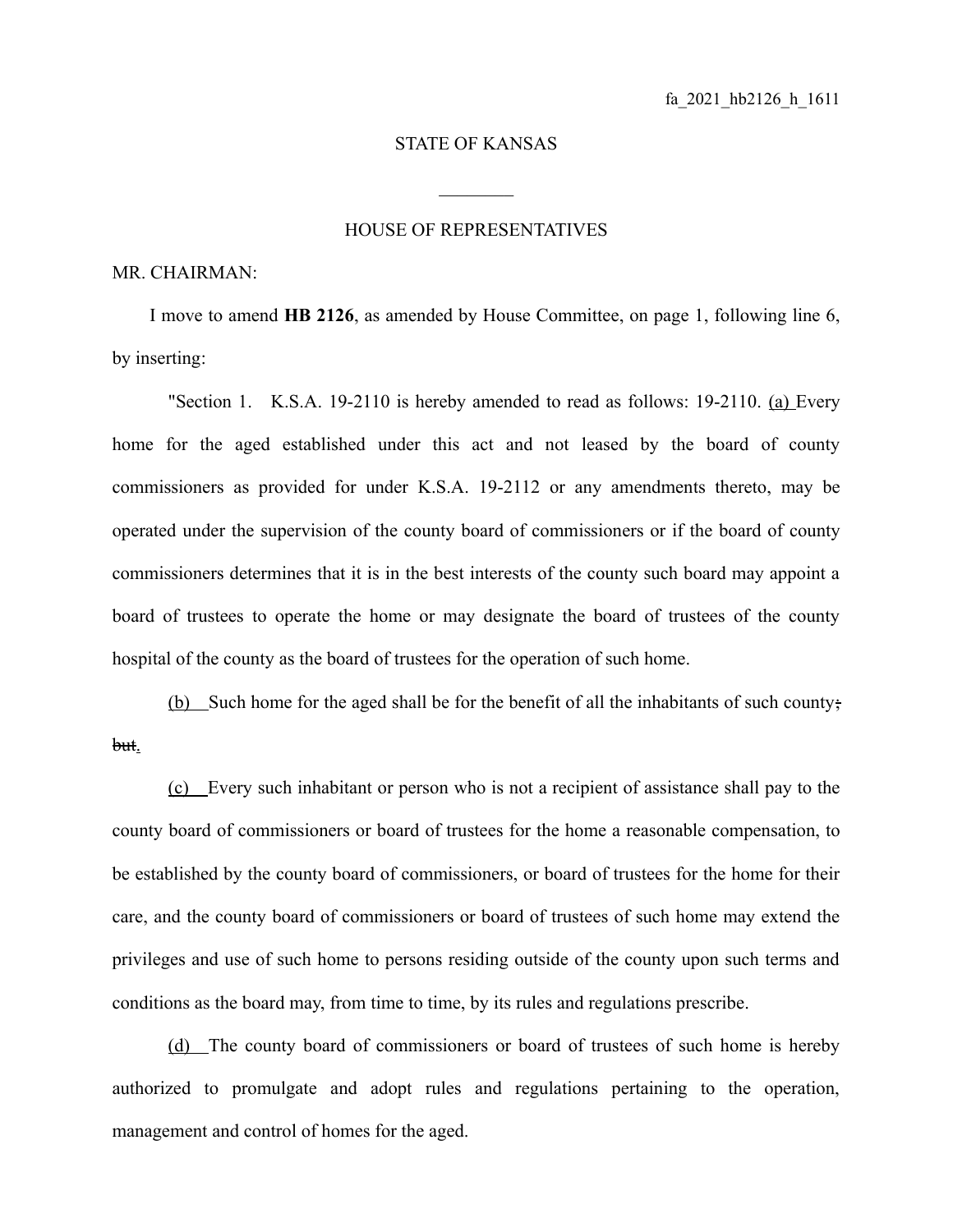(e) The county board of commissioners or board of trustees of such home shall appoint a responsible and qualified person who shall at all times be in charge of the home, who shall be known as the administrator, and such other employees as is deemed necessary for the proper and adequate care of the residents in the home.

(f) The county board of commissioners, board of trustees of such home or any county employee shall not impose restrictions on the residents' rights to receive or refuse visitors in their room or a private room available to the resident or any other reasonable accommodation to receive such visitors. Every resident of a home for the aged pursuant to this section, or such resident's legal representative, shall have the right to waive, in writing, any restrictions imposed to control transmission or prevention of an infectious disease by the county, a city within such county, administrator or employee of such county or any federal or state agency at any time, including during a state of local disaster emergency or state of disaster emergency declared pursuant to K.S.A. 48-904 et seq., and amendments thereto.

Sec. 2. K.S.A. 2020 Supp. 19-4610 is hereby amended to read as follows: 19-4610. (a) The board shall make and adopt such bylaws and rules and regulations for the management and control of the hospital as it deems necessary so long as the same are not inconsistent with this act, the statutes of the state of Kansas, the resolutions of the county and, if the hospital is located in a city, the ordinances of the city in which the hospital is located.

(b) The county board of commissioners, the board of trustees of such hospital or any county employee shall not impose restrictions on the patients' rights to receive or refuse visitors in their room or a private room available to the patient or any other reasonable accommodation to receive such visitors. Every patient of a hospital operated by the county pursuant to this section, or such patient's legal representative, shall have the right to waive, in writing, any restrictions imposed to control transmission or prevention of an infectious disease by the county, a city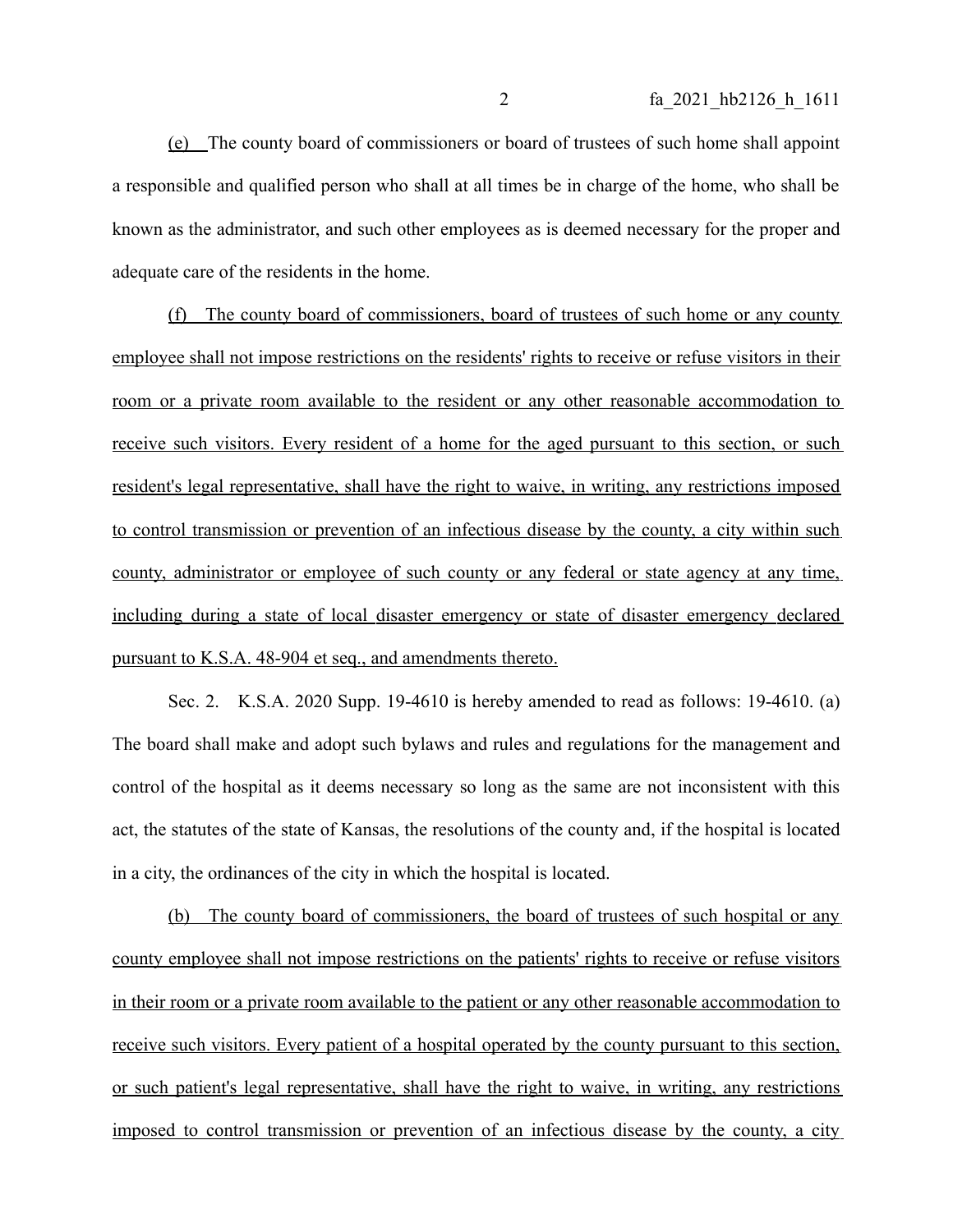within such county, administrator or employee of such county or any federal or state agency at any time, including during a state of local disaster emergency or state of disaster emergency declared pursuant to K.S.A. 48-904, et seq. and amendments thereto.

(c) The board shall have the exclusive control of the expenditures of all hospital moneys, except hospital moneys acquired through the issuance of revenue bonds, and all expenditures shall be subject to the approval of a majority of all the members of the board.

(d) The board is authorized to invest in any mutual insurance company organized by an association of health care providers to which the hospital belongs, enter into contracts with such company, pay any assessments pursuant to such contracts and arrange for the issuance of a letter of credit by any bank chartered by this state or which is a member bank of the federal reserve system.

(e) The board is charged with the supervision, care and custody of all hospital property.

(f) The board is authorized to enter into employment contracts to engage the services of an administrator or chief executive officer to manage the affairs of the hospital, to establish compensation for such services and to establish the terms of the engagement.

(g) The board may also require personal or surety bonds of all hospital employees entrusted with the handling of hospital moneys, such bonds to be in an amount to be determined and approved by the board.

 $(\frac{b)(h)}{h}$  The board may establish and fund pension and deferred compensation plans and any other employee benefit plans for hospital employees and may procure contracts insuring hospital employees, their dependents, or any class or classes thereof, under a policy or policies covering one or more risks including, but not limited to, a policy or policies of life, disability income, health, accident, accidental death and dismemberment, and hospital, surgical and medical expense insurance or may provide for a plan of self-insurance for such purposes. The